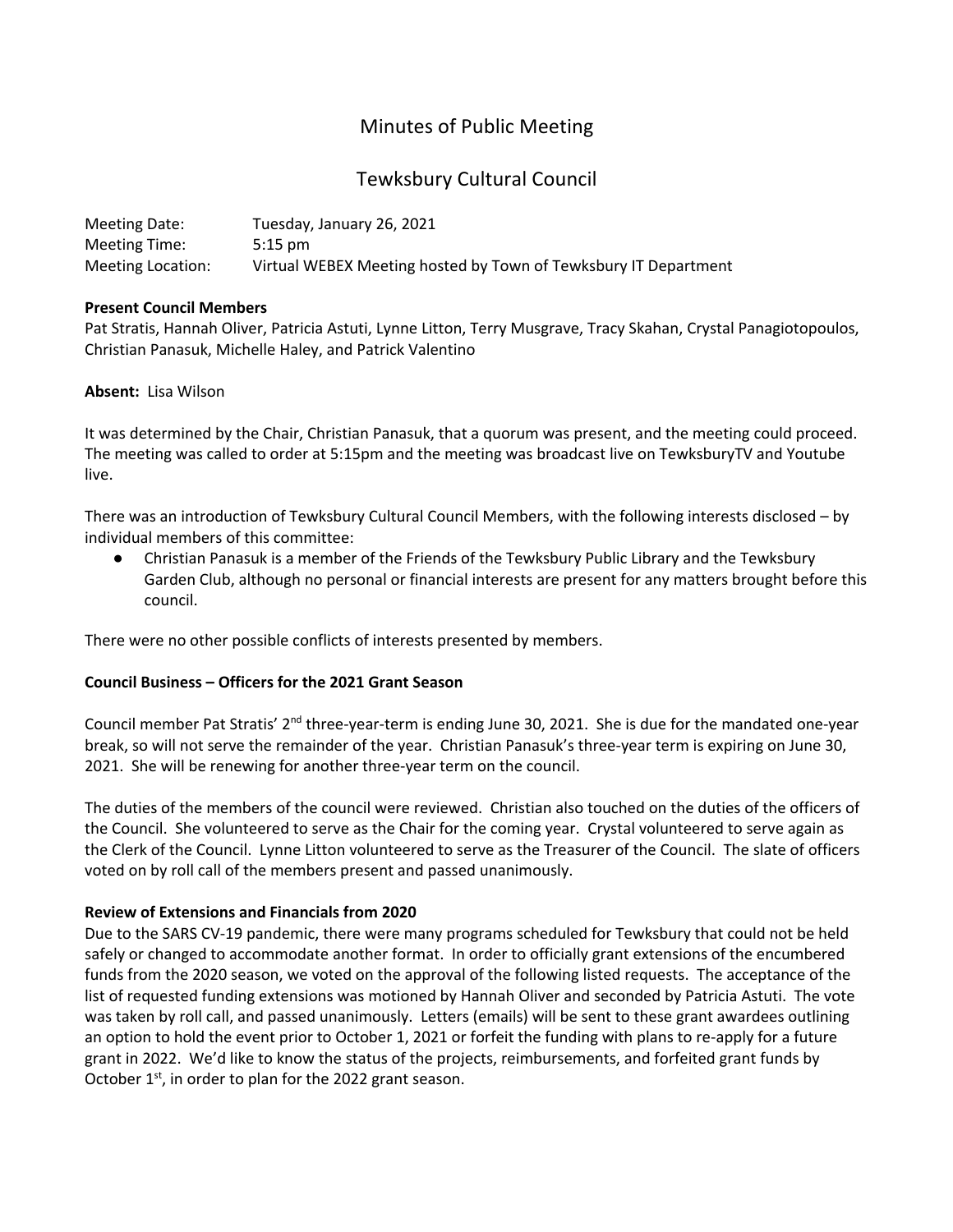| <b>Extended Requested - Project Title</b>              | <b>Applicant Name</b>                                         | Amount<br><b>Encumbered</b><br>over to 2021 |
|--------------------------------------------------------|---------------------------------------------------------------|---------------------------------------------|
| Li Liu, Chinese Acrobat                                | Tewksbury Public Library                                      | 595                                         |
| Henry the Juggler Performance                          | Henry Lappen                                                  | 300                                         |
| Trahan STEAM Night 2020                                | Charity Legvold -<br><b>Trahan School STEAM Lab</b>           | 400                                         |
| Pop Up Art School                                      | <b>Emily Leggat</b>                                           | Remaining \$200                             |
| A Cultural and Historical Reflection of the 1960s      | <b>Francis Hart</b>                                           | 300                                         |
| New England Aquarium: Tidepools Alive!                 | Heath Brook & Trahan PAC                                      | 700                                         |
| Arbor Day 2020                                         | Tewksbury Garden Club                                         | 500                                         |
| Tewksbury Education Foundation (TEF) Spelling<br>Bee   | <b>Tewksbury Education Foundation</b>                         | 500                                         |
| Renovation of Tewksbury Senior Center<br>Indoor Garden | Tewksbury Garden Club                                         | 880                                         |
| Dinoman                                                | Tewksbury Public Library                                      | 495                                         |
| <b>Pollinator Gardens</b>                              | Town of Tewksbury Open Space<br>and Recreation Plan Committee | Remaining<br>\$834.50                       |
|                                                        |                                                               | \$5,704.50                                  |

### **Overview of the grant application review process**

Christian Panasuk reviewed the application requirements, touching on the priorities of the council to be used in dividing the funds. The deadline for applications to be accepted was (competed online by) December 15<sup>th</sup>, which was a state-wide deadline.

### **Tewksbury Grant Fund financials from 2020 and previous years**

Chair Christian Panasuk noted the following: **Estimated Funding** 

| <b>Estimated Funding</b><br>Available. | \$13,800.00<br>-S633.14 | From incoming Mass CC grants 2021<br>less Tewksbury Council Expenses (can be up to 5%)                                            |
|----------------------------------------|-------------------------|-----------------------------------------------------------------------------------------------------------------------------------|
|                                        | +\$383.14               | Current Fund Balance at town after all paid grants except encumbered funds for the<br>outstanding 11 programs extended from 2020. |
|                                        | \$13,550.00             | Total Available Funds                                                                                                             |

### **There were no questions or comments from the public:**

### **Review and discussion of individual grant applications with appropriation vote**

Due to the SARS CV-19 pandemic circumstances, the amount of applicant requests was lower than the amount to be granted for the 2021 season. Therefore, we were instructed by the MA Cultural Council that we could award more funds than requested to programs particularly beneficial to our community based on our priorities with two options available in the consideration: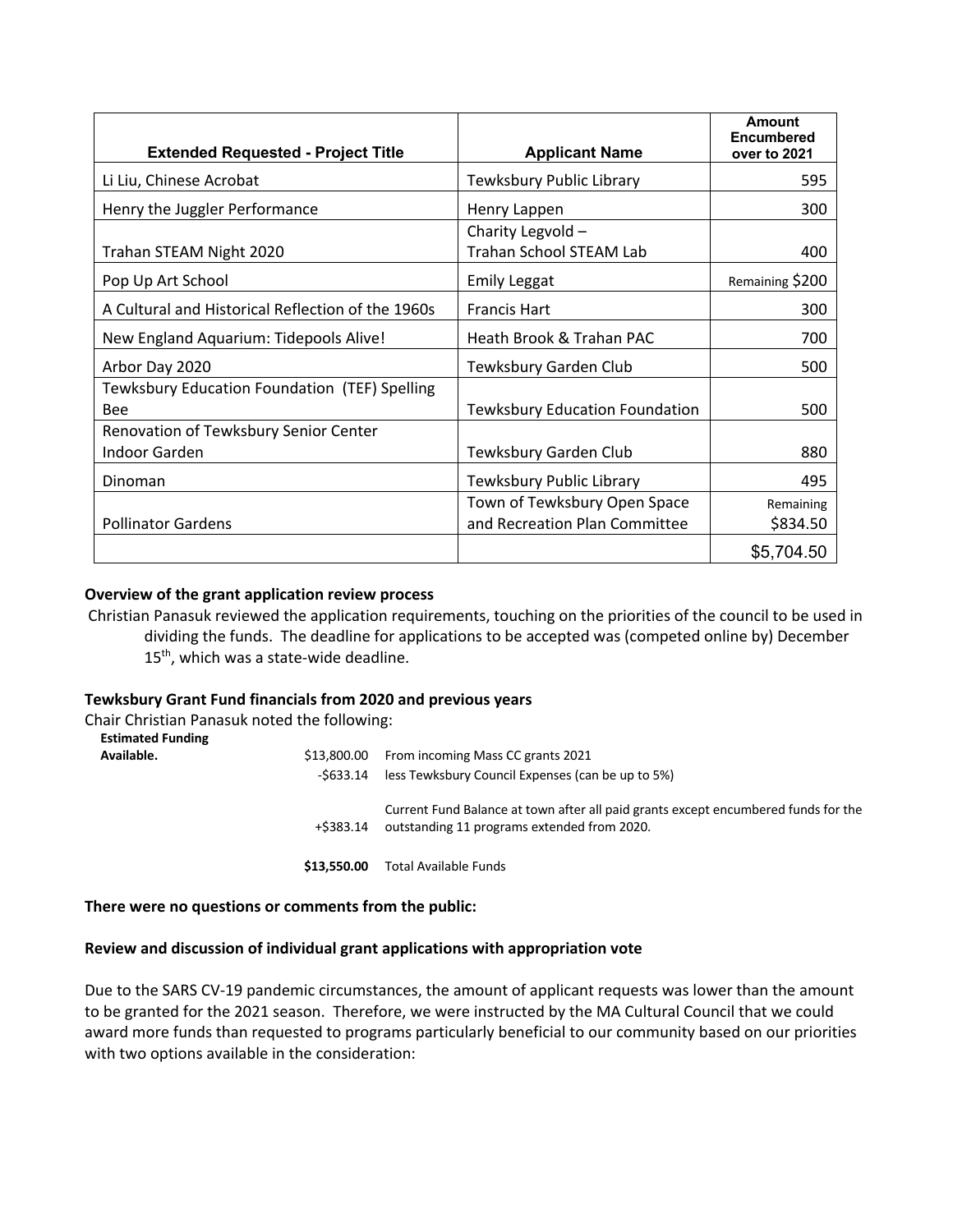Funding to cover additional reimbursable expenses in the budget, beyond the requested grant amount, or the option to add another program in the community either at another venue, for another age group, or two programs scheduled (instead of just one) to accommodate a possible smaller live audience due to restrictions. In order to qualify for any of the MA Cultural Council funds we would have to award all of our allotment.

All council members read the entire packet of applications prior to the meeting. The 14 applications were reviewed in the same order as the panel book. Each grant application was discussed individually, and an award amount suggested by the common group consensus until a final tally could be voted upon at the end of the discussion. There is an attached addendum including each of the grant applications, to be kept at the home of Christian Panasuk, 2021 chair. Further discussion followed balancing the award amounts until the correct total figure of \$13,550 was accounted for in the tally of the awards.

At the end of the discussion of individual applications, there was a motion by Michelle Haley to proceed with awarding the grants as described and tallied, totaling \$13,550.00. This motion was seconded by Pat Stratis and voted unanimously by roll call of the present council members.

| <b>Applicant</b>                        | <b>Project title</b>                                                                          | Amount<br>Requested | Amount<br>Granted |
|-----------------------------------------|-----------------------------------------------------------------------------------------------|---------------------|-------------------|
| <b>Public Health Museum</b>             | Revisiting Public Health in Massachusetts: A Virtual<br>Presentation                          | 1200                | 1200              |
| MUSIC Dance.edu                         | Hip Hop Dance Chair Exercise for Seniors!                                                     | 280                 | 280               |
| <b>Stephen Lewis</b>                    | Diversity - an International Poster Exhibit at TPL<br>(funded additional qualifying expenses) | 45                  | 58                |
| Discovery Museum                        | <b>Open Door Connections</b>                                                                  | 300                 | 300               |
| <b>Dracut Arts</b>                      | Dracut Art 2021 Season                                                                        | 1000                | 100               |
| John Root                               | Attracting Birds, Butterflies, Bees, and Other<br>Beneficial creatures in your yard (x 2)     | 450                 | 900               |
| Tewksbury Public Library                | Library's 3rd Annual Summer Outdoor Concert<br>Series (funded additional qualifying expenses) | 1250                | 5000              |
| <b>Denise Doucette</b>                  | Musical Video-DVD for Long Term Care &<br>Retirement                                          | 1150                | 1150              |
| DR. "THE MACHINE"<br><b>JESSE GREEN</b> | CHAINSAWS, CHEESEBURGERS AND ROCK N'<br>ROLL- LIVE! At Tewksbury schools (x 2)                | 500                 | 1000              |
| <b>Marilyn Morales</b>                  | Duo Pianists, Composers & Educators Whipple &<br>Mora (funded additional qualifying expenses) | 750                 | 1212              |
| Katrina Lewin @ TP Library              | Zoo New England/Animals at TPL (x 2)                                                          | 250                 | 500               |
| Katrina Lewin @ TP Library              | Wingmasters/Birds at TPL (x 2)                                                                | 250                 | 500               |
| Anna Sobel                              | Puppet Show at the Tewksbury Library                                                          | 300                 | 300               |
| Ryan School PAC                         | Leah Henderson Children's Author                                                              | 1050                | 1050              |
|                                         |                                                                                               | 8775                | 13550             |

Chair Christian Panasuk will draft and post grant award letters to the following applicants, by 2/03/2021:

Process for award reimbursement in the coming year:

The process for reimbursement will start with forms/requests being sent to Chair Christian Panasuk at her home address. She will review the requests, make sure all the appropriate information is there and rules are followed. She will enter her signature and arrange for the paperwork to be reviewed by Treasurer Lynne Litton or another